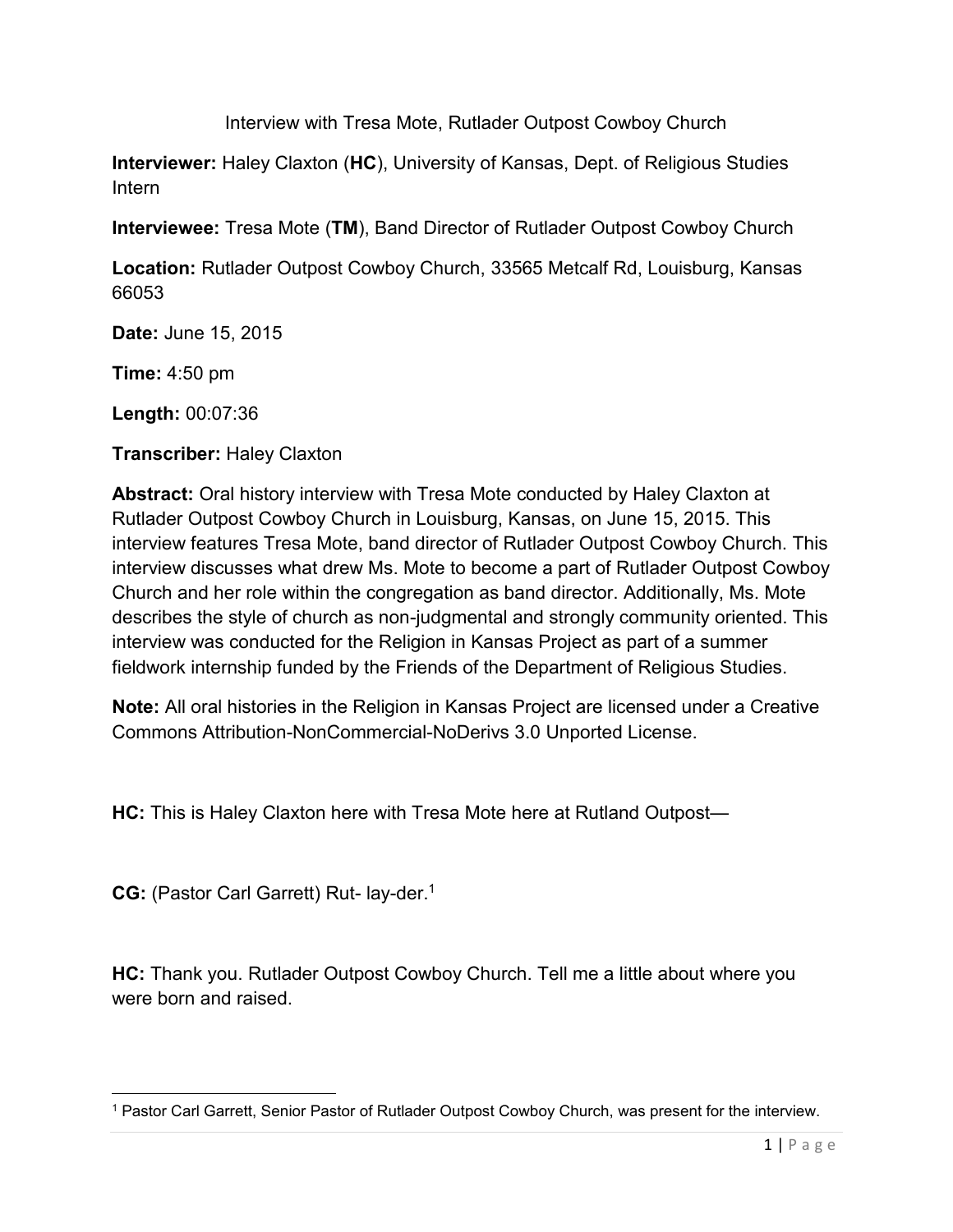**TM:** I was born in Kentucky, but was raised in Joplin, Missouri, so I come from southwest Missouri.

**HC:** And did you grow up going to church?

**TM**: Yes. I'm a preacher's kid [laughter].

**HC**: What kind of church did you go to?

**TM**: We—Dad was a preacher in the Church of God, which is headquartered in Anderson, Indiana.

**HC**: Is that a particular denomination of church?

**TM**: It is a particular denomination and that's why I stated Anderson, Indiana.

**HC**: So, what made you change from that sort of church to Cowboy Church?

**TM**: Didn't really change from the Church of God to Cowboy Church. The Church of God has a philosophy that all who come to know the Lord are members of the body of Christ, and so that's always been my philosophy, no matter what denomination you're in. You're always a member if you are saved. And so comin' to Cowboy Church was no—big thing for me to come over because I believe that anyone who has already come to Christ is already a member of the body. So… comin' to the Cowboy Church—it took a while to get me here because I didn't come from that background. I'm not a cowboy or a cowgirl or a farmer's daughter or anything like that. My folks grew up that way, and so I understand where they came from, but I didn't grow up that way. So comin' here to this church was not really a big stretch for me because my parents were so close to it, and I understand a lot of things they taught me from the way I grew up, but—Pastor Carl had asked me three times to come and help with the music and I kept tellin' him "I'm sorry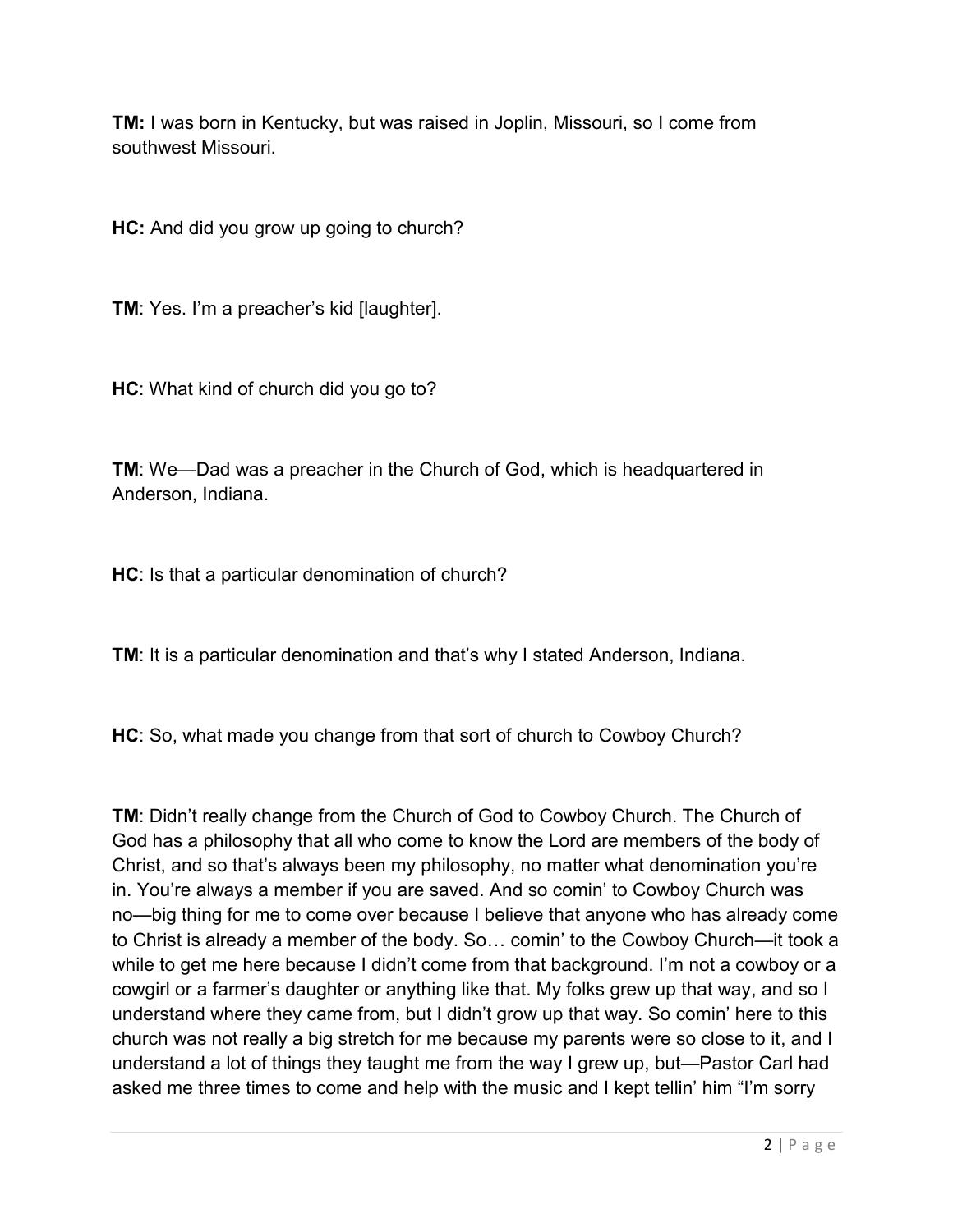but, I'm just not into Cowboy music," [laughter] and, the last time he asked me I said, "Alright, I'll give you six months." And it's been such a treat, I've been here six years. So I guess it was okay [laughter].

**HC**: So, would you say you stayed because you enjoyed the music, or is it the community?

**TM**: I have stayed because of the community. The music is a big part of it, obviously, and being in charge of—being able to rearrange songs and, ya know, being able to bring life to old hymns has been a treat for me. And being able to write stuff that we can all… and arrange for the band has been awesome for me to do, because that's what I enjoy doing. But, the reason I stay, or the reason I'm really here, is because of the community. The—*whole* aspect of this being the body of Christ. This is truly the body of Christ. This congregation.

**HC**: So how would you define Cowboy Church? What does that mean to you?

**TM**: Well, that can mean a lot of different things. Cowboy Church is a place of safety. It's a place of worship. It's a place where God has shown his presence. For me, it's a community of believers who just want to see others come to Christ. That's for me the biggest thing on it, or how I see this. It's been the easiest—Cowboy Church has been the easiest to do because the people are so open and willing to just be fed, because they've been so hungry, coming from the other places where they obviously weren't getting fed or like Carl<sup>2</sup> said, where they got hurt or something like that. Then they can come into this room and just feel like—a big breath. A big sigh of relief. Nobody's gonna judge me here. Nobody's gonna say anything about me or, ya know, bad. I can just come and be myself. I've seen that happen so many times. So that's really what Cowboy Church is for me.

**HC**: You lead the band now. What has been the biggest struggle in doing that, if there is any? Or what's the most difficult thing, if it's at all difficult ever?

 $\overline{\phantom{a}}$ 

<sup>&</sup>lt;sup>2</sup> Referring to Senior Pastor Carl Garrett of Rutlader Outpost Cowboy Church, who was interviewed directly prior to Ms. Mote's interview.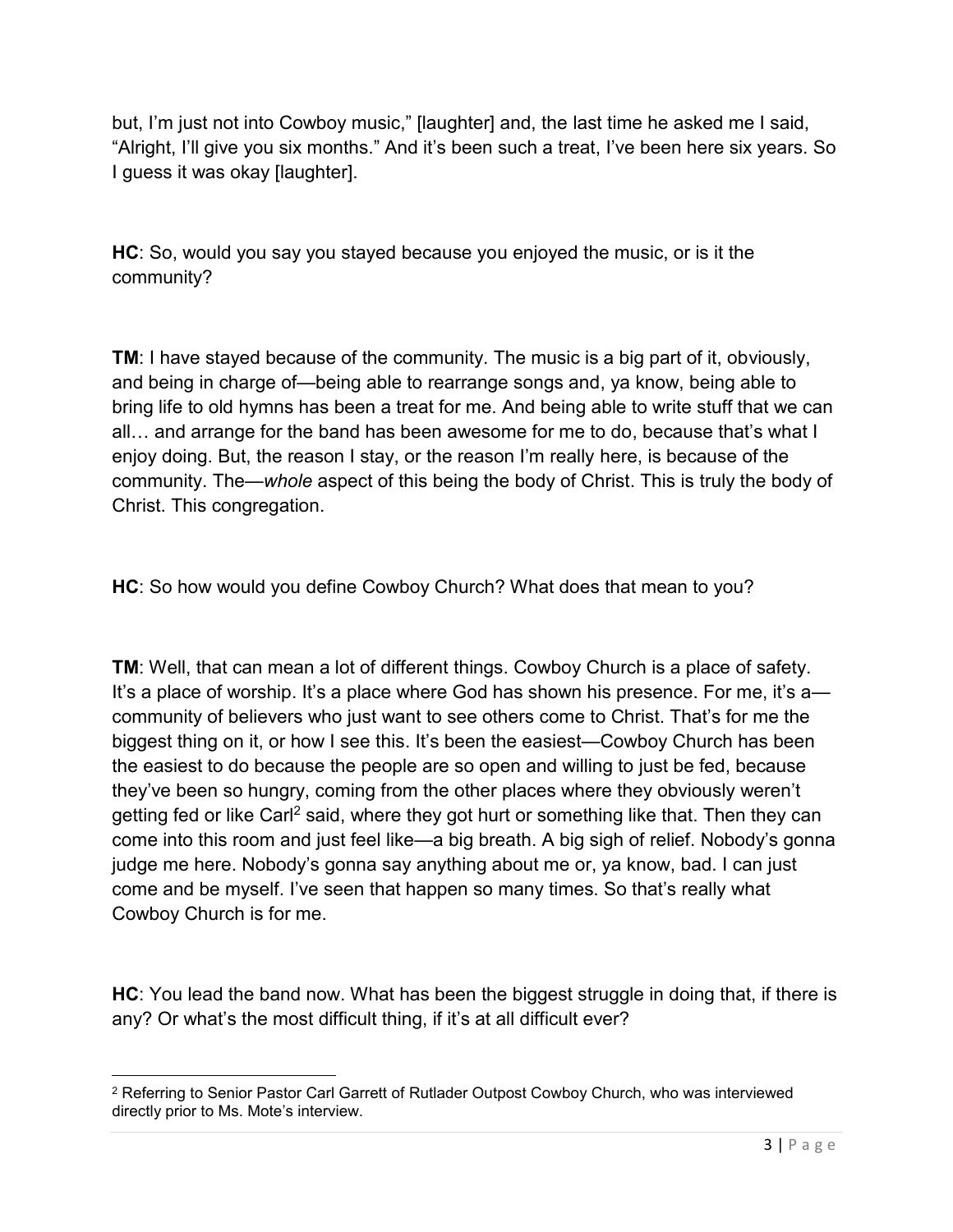**TM**: How many things we have to do! [laughter] We've had so many things. Probably, and I've told the band this, probably we could play every weekend somewhere. I physically can't do it. They can't do it. That's probably been the biggest struggle for me, is picking and choosing which ones, because honestly I can't think of much I would say that is a negative. Because everybody just comes—ya know, I've been in bands before. I grew up in rock bands and in high school bands and I've done the whole—you name it, I've probably done it. And these people that come here every Tuesday never get mad or upset that they didn't get to get a solo or that they didn't get to sing a particular part. It's all—it's just not that way. And, so, I'm sorry I didn't answer your question, I went the opposite way, but I, ya know, I really don't have a lot of—there's just not a lot of negativity here at all. I wouldn't know what it was.

**HC**: How do you think that the Cowboy Church will be growing in the future? Or what do you think, kind of, the path looks like from here?

**TM**: Wow, I had never really thought about that ya know. Cuz' I'm in the moment, so [laughter]—I don't really know how to—I don't know for me—I don't know how to answer that. I know for me I would want to stay here and in this place and continue what we're doing.

**HC**: What would, I guess, your hope be for the future of Cowboy Church in general?

**TM**: That I could—my hope for Cowboy Church, for the future, would be that it just continues to grow and, like he [Pastor Carl Garrett] said, just having little pockets of, ya know, places where people can come together. Just—that's all I can say. So that it could grow so that other people could experience, what we have.

**HC**: So what would your favorite song be, do you think?

**TM**: Heavens. Probably—probably "Amazing Grace."